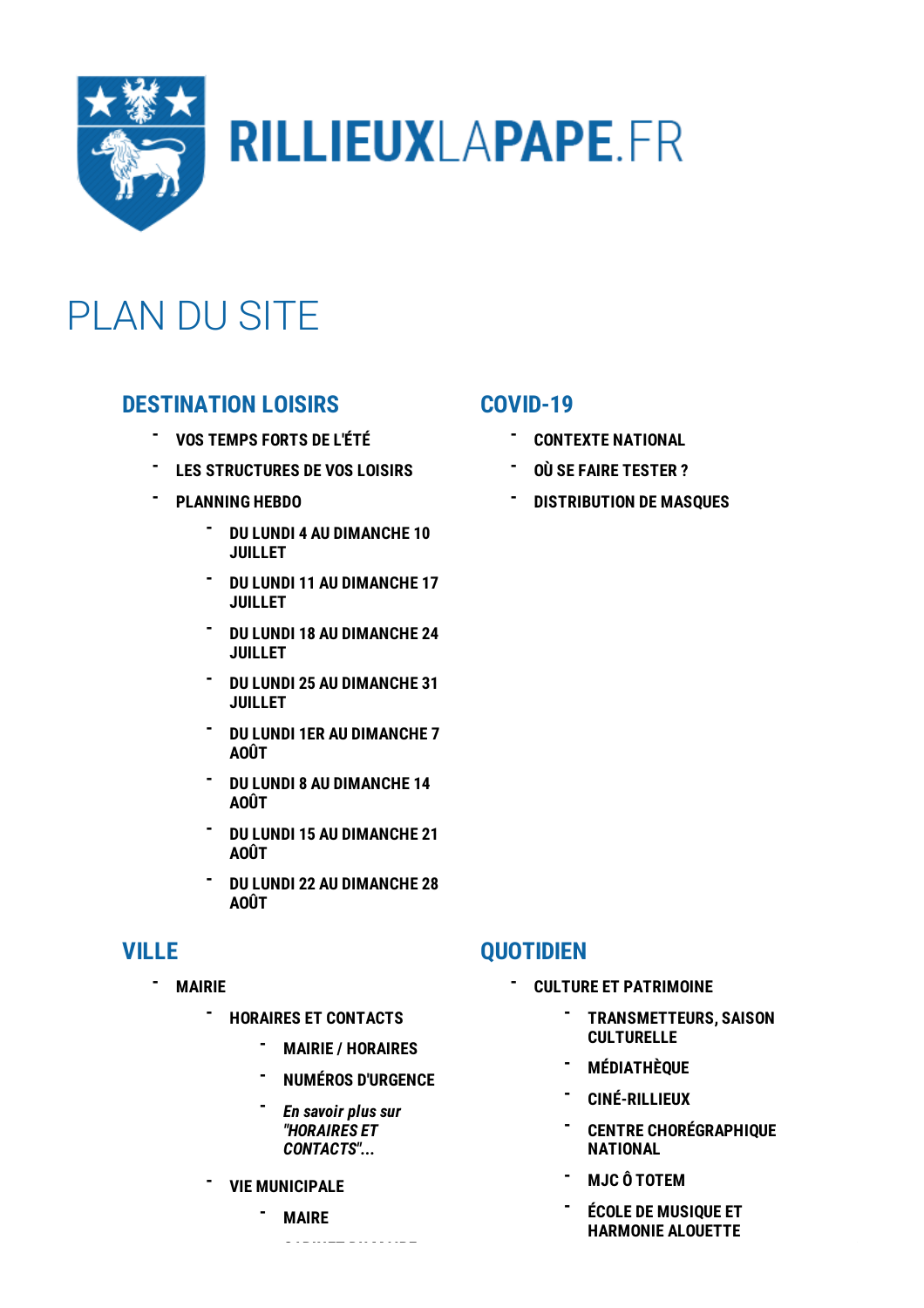- **[CABINET](/vie-municipale/cabinet-du-maire-160.html) DU MAIRE -**
- *En savoir plus sur "VIE [MUNICIPALE"...](/mairie/vie-municipale-154.html)* **-**
- **CONSEIL [MUNICIPAL](/mairie/conseil-municipal-149.html) -**
	- **LES [ÉLUS](/conseil-municipal/elus-2100.html) -**
	- **RÔLE DU CONSEIL [MUNICIPAL](/conseil-municipal/role-du-conseil-municipal-153.html) -**
	- **À [L'ORDRE](/conseil-municipal/a-l-ordre-du-jour-152.html) DU JOUR -**
	- **[COMPTES-RENDUS](/conseil-municipal/comptes-rendus-et-deliberations-151.html) ET - DÉLIBERATIONS**
	- **[COMMISSIONS](/conseil-municipal/les-commissions-municipales-150.html) MUNICIPALES -**
	- *En savoir plus sur "CONSEIL [MUNICIPAL"...](/mairie/conseil-municipal-149.html)* **-**
- **CONSEIL [MUNICIPAL](/mairie/conseil-municipal-des-enfants-cme-148.html) DES ENFANTS (CME) -**
- **CONSEIL [MUNICIPAL](/mairie/conseil-municipal-des-jeunes-cmj-1367.html) DES JEUNES (CMJ) -**
- **[BUDGET](/mairie/budget-144.html) -**
	- **Recettes de la [commune](/budget/recettes-de-la-commune-146.html) -**
	- **[Dépenses](/budget/depenses-de-la-commune-145.html) de la commune -**
	- *En savoir plus sur ["BUDGET"...](/mairie/budget-144.html)* **-**
- **SERVICES [MUNICIPAUX](/mairie/services-municipaux-137.html) -**
	- **PROTOCOLE ET [INAUGURATIONS](/services-municipaux/protocole-et-inaugurations-685.html) -**
	- **POLICE [MUNICIPALE](/services-municipaux/la-police-municipale-143.html) -**
	- **DIRECTION DE LA [COMMUNICATION](/services-municipaux/direction-de-la-communication-142.html) -**
	- **DIRECTION GÉNÉRALE ADJOINTE AUX [SOLIDARITÉS](/services-municipaux/direction-generale-adjointe-aux-solidarites-626.html) -**
	- **[DIRECTION](/services-municipaux/direction-generale-adjointe-au-cadre-de-vie-139.html) GÉNÉRALE ADJOINTE AU CADRE DE VIE -**
	- *En savoir plus sur "SERVICES [MUNICIPAUX"...](/mairie/services-municipaux-137.html)* **-**
- **MAISON DE LA VIE LOCALE ET DU [BÉNÉVOLAT](/mairie/maison-de-la-vie-locale-et-du-benevolat-2177.html) -**
- **MAISON DES [PROJETS](/mairie/maison-des-projets-610.html) -**
- **MAISON DE LA FAMILLE ET DE LA [PARENTALITÉ](/mairie/maison-de-la-famille-et-de-la-parentalite-1452.html) -**
- **[CONSEIL](/mairie/conseil-citoyen-133.html) CITOYEN -**
	- **BOURSE AUX SUJETS -**
- **[PATRIMOINE](/culture-et-patrimoine/patrimoine-409.html) -**
	- **[CHAPELLE](/patrimoine/chapelle-de-la-buissiere-411.html) DE LA BUISSIÈRE -**
	- **- FORT DE [VANCIA](/patrimoine/fort-de-vancia-410.html)**
	- *En savoir plus sur* **-** *["PATRIMOINE"...](/culture-et-patrimoine/patrimoine-409.html)*
- **ARCHIVES [MUNICIPALES](/culture-et-patrimoine/archives-municipales-408.html) -**
- **ACTION [INTERNATIONALE](/culture-et-patrimoine/action-internationale-404.html) -**
	- **BÉNIN : [NATITINGOU](/action-internationale/benin-natitingou-407.html) -**
	- **- [POLOGNE](/action-internationale/pologne-leczyca-406.html) : ŁĘCZYCA**
	- **[ALLEMAGNE](/action-internationale/allemagne-ditzingen-405.html) : DITZINGEN -**
	- *En savoir plus sur "ACTION [INTERNATIONALE"...](/culture-et-patrimoine/action-internationale-404.html)* **-**
- **[COUPONS](/culture-et-patrimoine/coupons-sport-et-culture-402.html) SPORT ET CULTURE -**
- **ANNUAIRE DES [ASSOCIATIONS](/culture-et-patrimoine/annuaire-des-associations-400.html) -**
- **[SPORTS](/quotidien/sports-et-loisirs-382.html) ET LOISIRS**

**-**

**-**

- **PISCINE [ORIGAMI](/sports-et-loisirs/piscine-origami-398.html) -**
- **[ÉQUIPEMENTS](/sports-et-loisirs/equipements-sportifs-391.html) SPORTIFS -**
	- **[GYMNASES](/equipements-sportifs/gymnases-397.html) -**
	- **STADES ET SALLES [SPÉCIALISÉES](/equipements-sportifs/stades-et-salles-specialisees-396.html) -**
	- **TERRAINS [MULTISPORTS](/equipements-sportifs/terrains-multisports-394.html) -**
	- **[SPORT](/equipements-sportifs/sport-dans-la-ville-395.html) DANS LA VILLE -**
	- **[BOULODROMES](/equipements-sportifs/boulodromes-393.html) -**
	- *En savoir plus sur ["ÉQUIPEMENTS](/sports-et-loisirs/equipements-sportifs-391.html) SPORTIFS"...* **-**
- **[VANCI'AVENTURE](/sports-et-loisirs/vanci-aventure-390.html) -**
- **[LUDOTHÈQUE](/sports-et-loisirs/ludotheque-des-centres-sociaux-389.html) DES CENTRES SOCIAUX -**
- **[COUPON](/sports-et-loisirs/coupons-sport-et-culture-385.html) SPORT -**
- **GRAND PARC DE [MIRIBEL](/sports-et-loisirs/grand-parc-de-miribel-jonage-387.html) JONAGE -**
- **ANNUAIRE DES [ASSOCIATIONS](/sports-et-loisirs/annuaire-des-associations-sportives-383.html) SPORTIVES -**
- **[ÉDUCATION](/quotidien/education-petite-enfance-342.html) / PETITE ENFANCE**
	- **PETITE [ENFANCE](/education-petite-enfance/la-petite-enfance-a-rillieux-la-pape-374.html) -**
		- **ÉTÉ [2022](/la-petite-enfance-a-rillieux-la-pape/ete-2022-2129.html) -**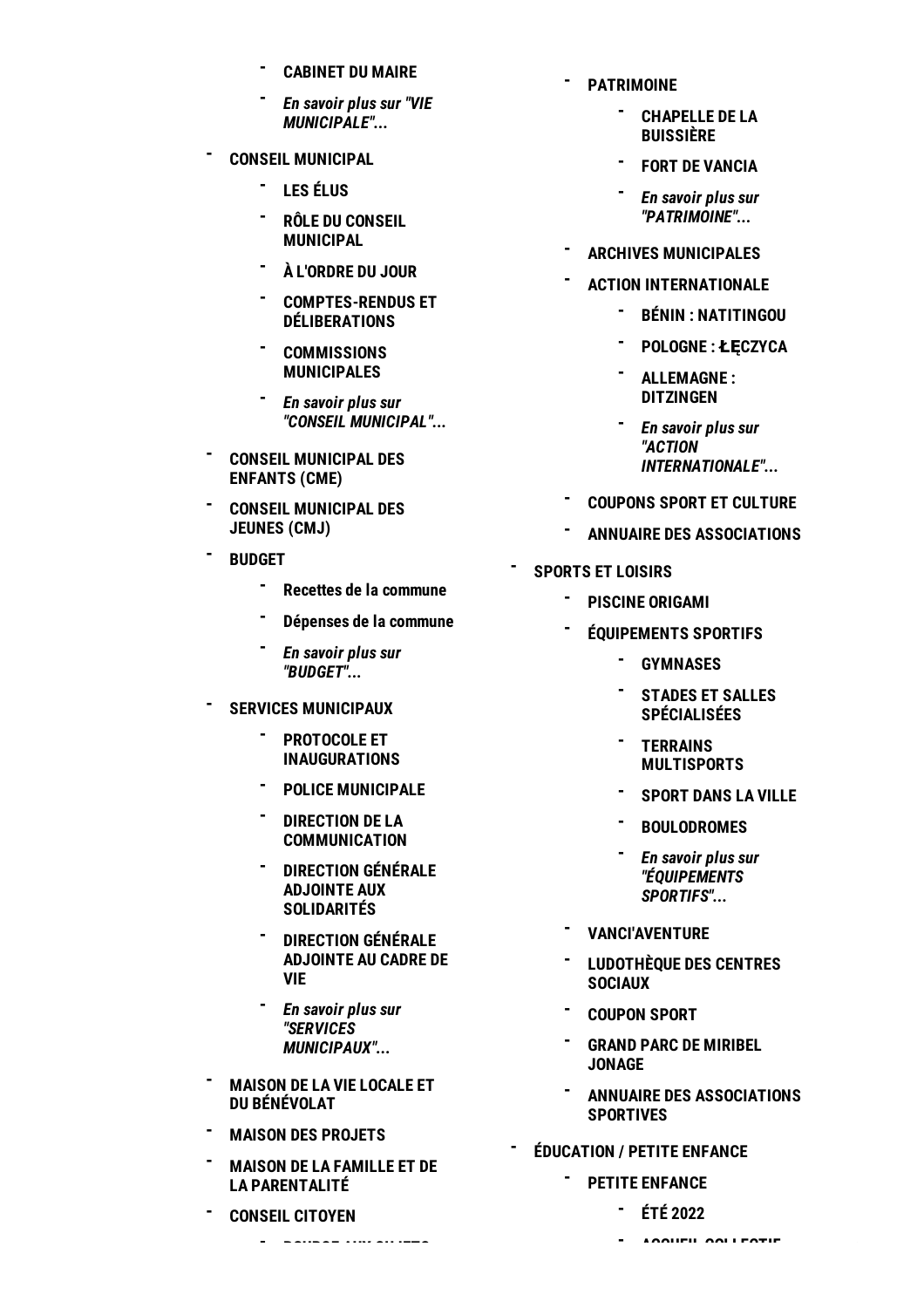- **[BOURSE](/conseil-citoyen/bourse-aux-sujets-134.html) AUX SUJETS -**
- *En savoir plus sur "CONSEIL [CITOYEN"...](/mairie/conseil-citoyen-133.html)* **-**
- **CONSEIL DE [QUARTIER](/mairie/conseil-de-quartier-2111.html) -**
- **LA MAIRIE [RECRUTE](/mairie/la-mairie-recrute-129.html) -**
	- **OFFRES [D'EMPLOI](/la-mairie-recrute/les-offres-d-emploi-113.html) -**
	- **[CANDIDATURE](/la-mairie-recrute/candidature-spontanee-164.html) SPONTANÉE -**
	- *En savoir plus sur "LA* **-** *MAIRIE [RECRUTE"...](/mairie/la-mairie-recrute-129.html)*
- **[MARCHÉS](/mairie/marches-publics-667.html) PUBLICS -**
	- **[MARCHÉS](/marches-publics/marches-en-cours-427.html) EN COURS -**
	- **- AVIS [D'ATTRIBUTION](/marches-publics/avis-d-attribution-666.html)**
	- **AUTRES [CONSULTATIONS](/marches-publics/autres-consultations-en-cours-2148.html) EN COURS -**
	- *En savoir plus sur "MARCHÉS [PUBLICS"...](/mairie/marches-publics-667.html)* **-**
- **[KIOSQUE](/mairie/kiosque-127.html) -**
- **[TERRITOIRE](/ville/territoire-119.html) -**
	- **[PRÉSENTATION](/territoire/rillieux-la-pape-une-ville-en-transition-125.html) DE VILLE -**
	- **[VISITE](/territoire/tous-a-bord-du-bus-pour-decouvrir-la-ville-122.html) DE VILLE -**
	- **BALADES [PÉDESTRES](/territoire/rien-de-tel-qu-une-bonne-balade-pour-s-aerer-la-tete-120.html) -**
- **- [LOGO](/ville/logo-2086.html)**

**ACCUEIL [COLLECTIF](/la-petite-enfance-a-rillieux-la-pape/accueil-collectif-380.html)**

- **ACCUEIL [INDIVIDUEL](/la-petite-enfance-a-rillieux-la-pape/accueil-individuel-378.html) -**
- **LIEUX [RESSOURCES](/la-petite-enfance-a-rillieux-la-pape/lieux-ressources-376.html) -**
- *En savoir plus sur "LA PETITE ENFANCE À [RILLIEUX-LA-PAPE"...](/education-petite-enfance/la-petite-enfance-a-rillieux-la-pape-374.html)* **-**
- **[EXTRA-SCOLAIRE](/education-petite-enfance/extra-scolaire-353.html) -**
	- **ACCUEIL DE LOISIRS - [MUNICIPAUX](/extra-scolaire/accueil-de-loisirs-municipaux-359.html)**
	- **[ACCOMPAGNEMENT](/extra-scolaire/accompagnement-de-projet-11-25-ans-356.html) DE PROJET 11-25 ANS -**
	- *En savoir plus sur* **-** *["EXTRA-SCOLAIRE"...](/education-petite-enfance/extra-scolaire-353.html)*
- **RÉUSSITE [ÉDUCATIVE](/education-petite-enfance/reussite-educative-344.html) -**
	- **[PRE](/reussite-educative/programme-de-reussite-educative-352.html) -**
	- **LUTTE CONTRE LE [DÉCROCHAGE](/reussite-educative/lutte-contre-le-decrochage-scolaire-349.html) SCOLAIRE -**
	- **[ACCOMPAGNEMENT](/reussite-educative/accompagnement-a-la-scolarite-345.html) À - LA SCOLARITÉ**
	- **[ESPACE](/reussite-educative/espace-jeunes-574.html) JEUNES -**
	- *En savoir plus sur* **-** *"RÉUSSITE [ÉDUCATIVE"...](/education-petite-enfance/reussite-educative-344.html)*
- **ESPACE [FAMILLE](/education-petite-enfance/espace-famille-375.html) -**
- **[SCOLARITÉ](/education-petite-enfance/scolarite-360.html) -**
	- **ÉCOLES [MATERNELLES](/scolarite/ecoles-maternelles-et-elementaires-366.html) ET ÉLÉMENTAIRES -**
	- **[COLLÈGES](/scolarite/colleges-363.html) -**
	- **[LYCÉES](/scolarite/lycees-362.html) -**
	- **[PÉRISCOLAIRE](/scolarite/periscolaire-369.html) -**
	- *En savoir plus sur ["SCOLARITÉ"...](/education-petite-enfance/scolarite-360.html)* **-**
- **EMPLOI / INSERTION / [FORMATION](/quotidien/emploi-insertion-formation-314.html) -**
	- **PÔLE [EMPLOI](/emploi-insertion-formation/pole-emploi-341.html) -**
	- **[INSERTION](/emploi-insertion-formation/insertion-337.html) -**
		- **LA [PLATEFORME](/insertion/la-plateforme-insertion-formation-pif-339.html) INSERTION FORMATION (PIF) -**
		- **LE [PARCOURS](/insertion/le-parcours-itineraires-emploi-renforces-ier-340.html) IER -**
		- **[PIMMS](/insertion/le-point-information-mediation-multi-services-pimms-338.html) -**
		- *En savoir plus sur ["INSERTION"...](/emploi-insertion-formation/insertion-337.html)* **-**
	- **LA MAIRIE [RECRUTE](/emploi-insertion-formation/la-mairie-recrute-333.html) -**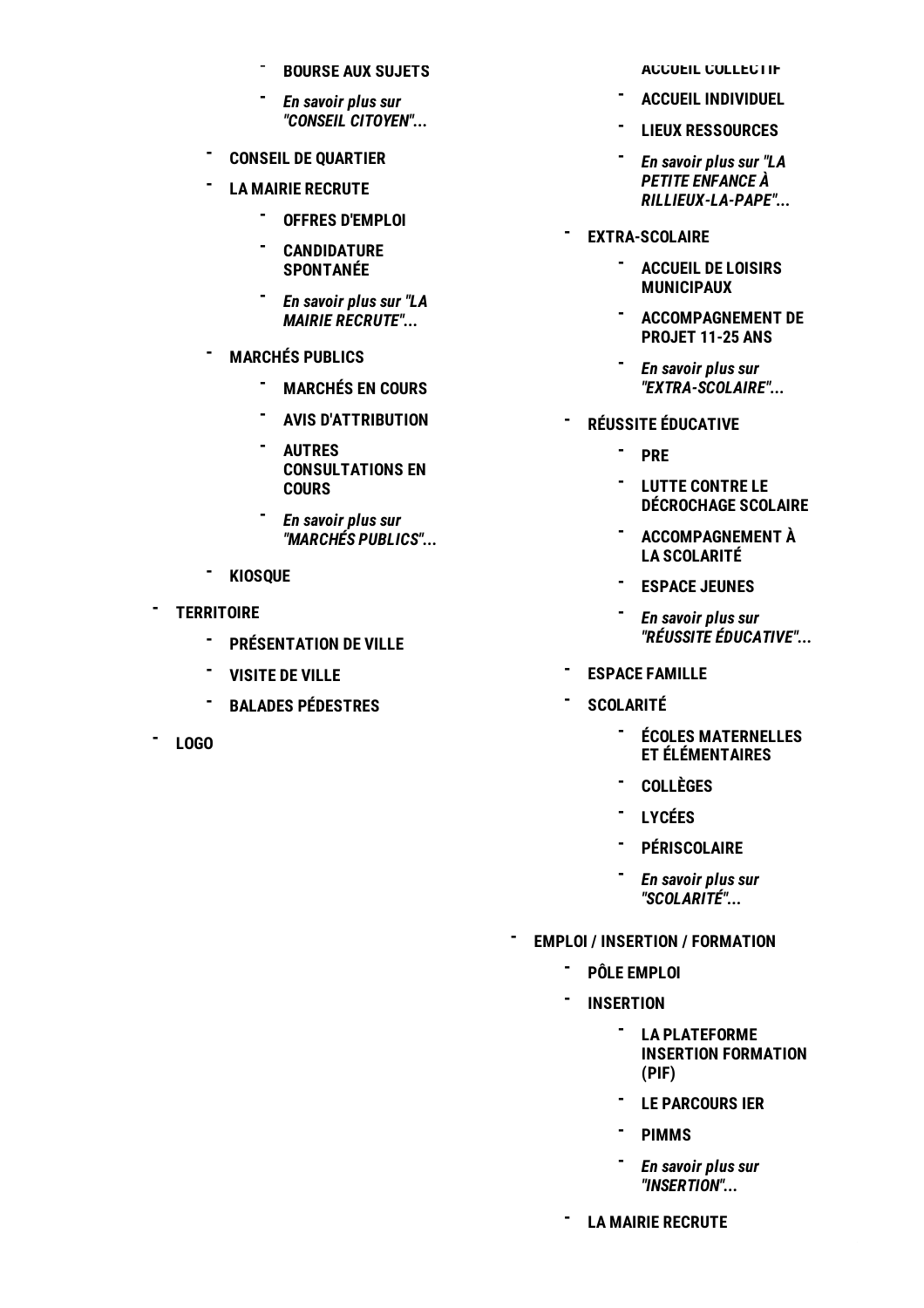- **OFFRES [D'EMPLOI](/la-mairie-recrute/offres-d-emploi-335.html) -**
- **[CANDIDATURES](/la-mairie-recrute/candidatures-spontanees-334.html) - SPONTANÉES**
- *En savoir plus sur "LA* **-** *MAIRIE [RECRUTE"...](/emploi-insertion-formation/la-mairie-recrute-333.html)*
- **[SPÉCIAL](/emploi-insertion-formation/special-jeunes-324.html) JEUNES -**
	- **FORUM [BOOSTE](/special-jeunes/forum-booste-ton-ete-2022-1593.html) TON ÉTÉ - 2022**
	- **[MISSION](/special-jeunes/mission-locale-2002.html) LOCALE -**
	- **[ACCOMPAGNEMENT](/special-jeunes/accompagnement-de-projet-11-25-ans-331.html) DE - PROJET 11-18 ANS**
	- **[DISPOSITIF](/special-jeunes/dispositif-deuxieme-chance-330.html) DEUXIÈME - CHANCE**
	- **JOB DANS LA [VILLE](/special-jeunes/job-dans-la-ville-2005.html) -**
	- *En savoir plus sur* **-** *"SPÉCIAL [JEUNES"...](/emploi-insertion-formation/special-jeunes-324.html)*
- **[FORMATION](/emploi-insertion-formation/formation-321.html) -**
	- **- [AFPA](/formation/afpa-centre-de-lyon-rillieux-323.html)**
	- **- LE [GRETA](/formation/le-greta-322.html)**
	- *En savoir plus sur* **-** *["FORMATION"...](/emploi-insertion-formation/formation-321.html)*
	- **CRÉATION [D'ENTREPRISES](/emploi-insertion-formation/creation-d-entreprises-316.html)**
		- **[PÉPINIÈRE](/creation-d-entreprises/pepiniere-cap-nord-318.html) CAP NORD -**
		- **ZONE [FRANCHE](/creation-d-entreprises/zone-franche-urbaine-317.html) URBAINE -**
		- *En savoir plus sur* **-** *"CRÉATION [D'ENTREPRISES"...](/emploi-insertion-formation/creation-d-entreprises-316.html)*
- **ANNUAIRE DES [ASSOCIATIONS](/emploi-insertion-formation/annuaire-des-associations-315.html) -**
- **SOCIAL ET [SOLIDARITÉ](/quotidien/social-et-solidarite-294.html) -**
	- **[CCAS](/social-et-solidarite/ccas-309.html) -**

**-**

- **PRISE EN CHARGE DES [SENIORS](/social-et-solidarite/prise-en-charge-des-seniors-300.html) -**
	- **[PORTAGE](/prise-en-charge-des-seniors/portage-de-repas-a-domicile-paph-305.html) DE REPAS -**
	- **[RÉSIDENCE](/prise-en-charge-des-seniors/residence-vermeil-304.html) VERMEIL -**
	- **REGISTRE [D'URGENCE](/prise-en-charge-des-seniors/registre-d-urgence-paph-301.html) (PA/PH) -**
	- **ANNUAIRE DES - [ASSOCIATIONS](/prise-en-charge-des-seniors/annuaire-des-associations-302.html)**
	- *En savoir plus sur "PRISE* **-** *EN CHARGE DES [SENIORS"...](/social-et-solidarite/prise-en-charge-des-seniors-300.html)*
- **[SANTÉ](/quotidien/sante-284.html) -**

**SE FAIRE [SOIGNER](/sante/se-faire-soigner-290.html) -**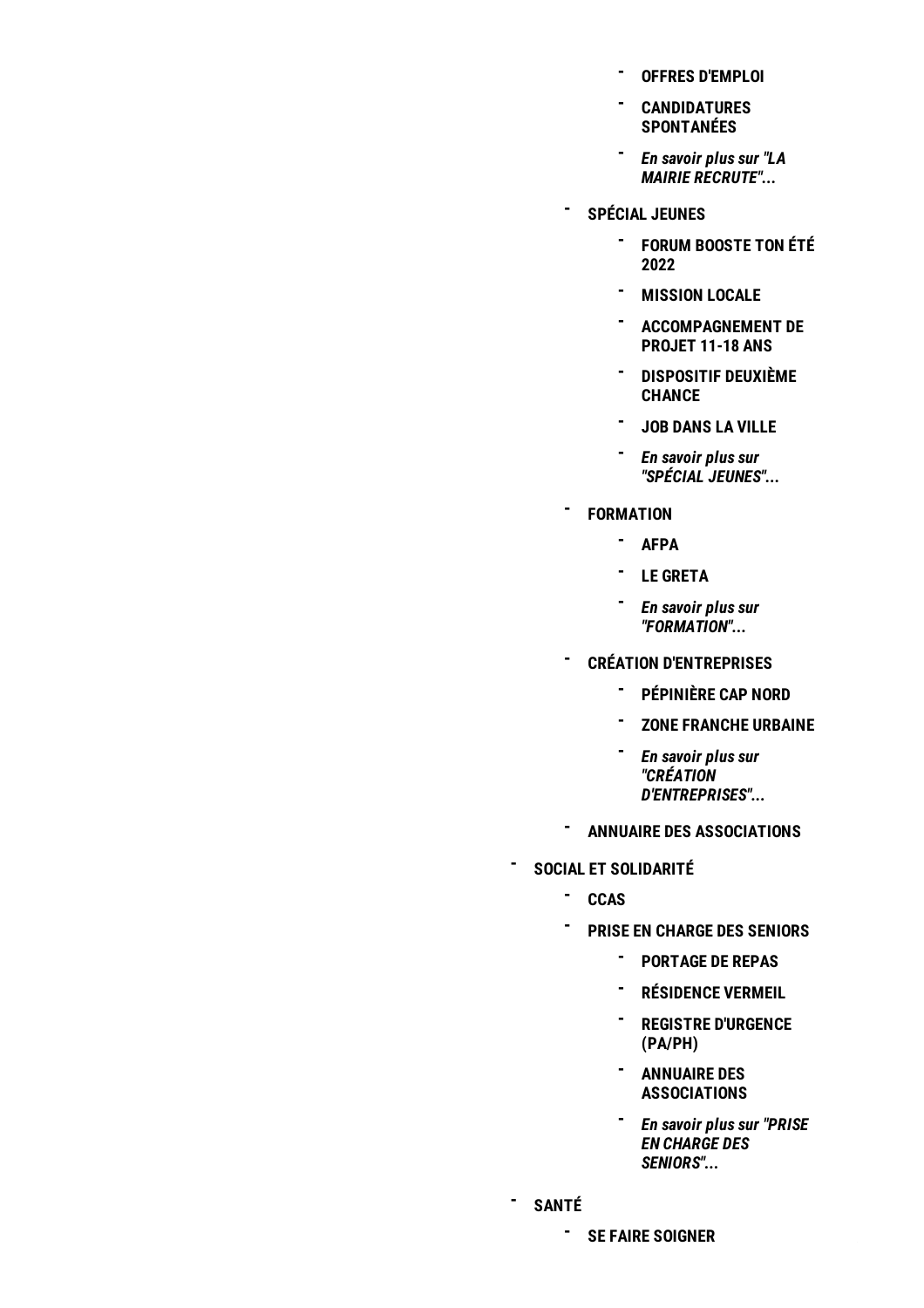**SE FAIRE SOIGNER**

- **MÉDECINS ET - [PHARMACIENS](/se-faire-soigner/medecins-et-pharmaciens-de-garde-293.html) DE GARDE**
- **[POLYCLINIQUE](/se-faire-soigner/polyclinique-lyon-nord-292.html) LYON-- NORD**
- **ANNUAIRE DES - [PROFESSIONNELS](/se-faire-soigner/annuaire-des-professionnels-de-sante-291.html) DE SANTE**
- *En savoir plus sur "SE* **-** *FAIRE [SOIGNER"...](/sante/se-faire-soigner-290.html)*
- **[PRÉVENTION](/sante/prevention-285.html) -**
	- **[VACCINATIONS](/prevention/vaccinations-289.html) -**
	- **- [COLLECTES](/prevention/collectes-de-sang-288.html) DE SANG**
	- **ATELIER SANTÉ VILLE/ - [MÉDIATION](/prevention/atelier-sante-ville-mediation-sante-287.html) SANTÉ**
	- **MAISONS DE LA - [MÉTROPOLE](/prevention/maisons-de-la-metropole-286.html)**
	- *En savoir plus sur* **-** *["PRÉVENTION"...](/sante/prevention-285.html)*
- **PRÉVENTION DE LA [DÉLINQUANCE](/quotidien/prevention-de-la-delinquance-et-acces-au-droit-2081.html) ET ACCÈS AU DROIT -**
	- **[PRÉVENTION](/prevention-de-la-delinquance-et-acces-au-droit/conseil-local-de-securite-et-de-prevention-de-la-delinquance-clspd-592.html) DE LA DÉLINQUANCE -**
	- **MAISON DE [JUSTICE](/prevention-de-la-delinquance-et-acces-au-droit/maison-de-justice-et-du-droit-2029.html) ET DU DROIT -**
- **SÉCURITÉ ET [TRANQUILLITÉ](/quotidien/securite-et-tranquillite-publique-271.html) PUBLIQUE -**
	- **POLICE [MUNICIPALE](/securite-et-tranquillite-publique/police-municipale-283.html) -**
	- **POLICE [NATIONALE](/securite-et-tranquillite-publique/police-nationale-282.html) -**
	- **OPÉRATION [TRANQUILLITÉ](/securite-et-tranquillite-publique/cambriolages-quelques-precautions-pour-les-eviter-280.html) PUBLIQUE -**
	- **ACTIONS CITOYENNES POUR LA [TRANQUILLITÉ](/securite-et-tranquillite-publique/actions-citoyennes-pour-la-tranquillite-et-la-securite-actes-278.html) ET LA SÉCURITÉ (A.C.T.E.S) -**
	- **[FOURRIÈRE/ÉPAVES](/securite-et-tranquillite-publique/fourriereepaves-276.html) -**
	- **RISQUES [MAJEURS](/securite-et-tranquillite-publique/risques-majeurs-275.html) -**
	- **CHIENS [DANGEREUX](/securite-et-tranquillite-publique/chiens-dangereux-273.html) -**
	- **[NUMÉROS](/securite-et-tranquillite-publique/numeros-utiles-272.html) UTILES -**
- **[ASSOCIATIONS](/quotidien/associations-262.html) -**
	- **MAISON DE LA VIE LOCALE ET DU [BÉNÉVOLAT](/associations/maison-de-la-vie-locale-et-du-benevolat-2178.html) -**
	- **[SUBVENTIONS](/associations/subventions-aux-associations-822.html) AUX ASSOCIATIONS -**
	- **ANNUAIRE DES [ASSOCIATIONS](/associations/annuaire-des-associations-270.html) -**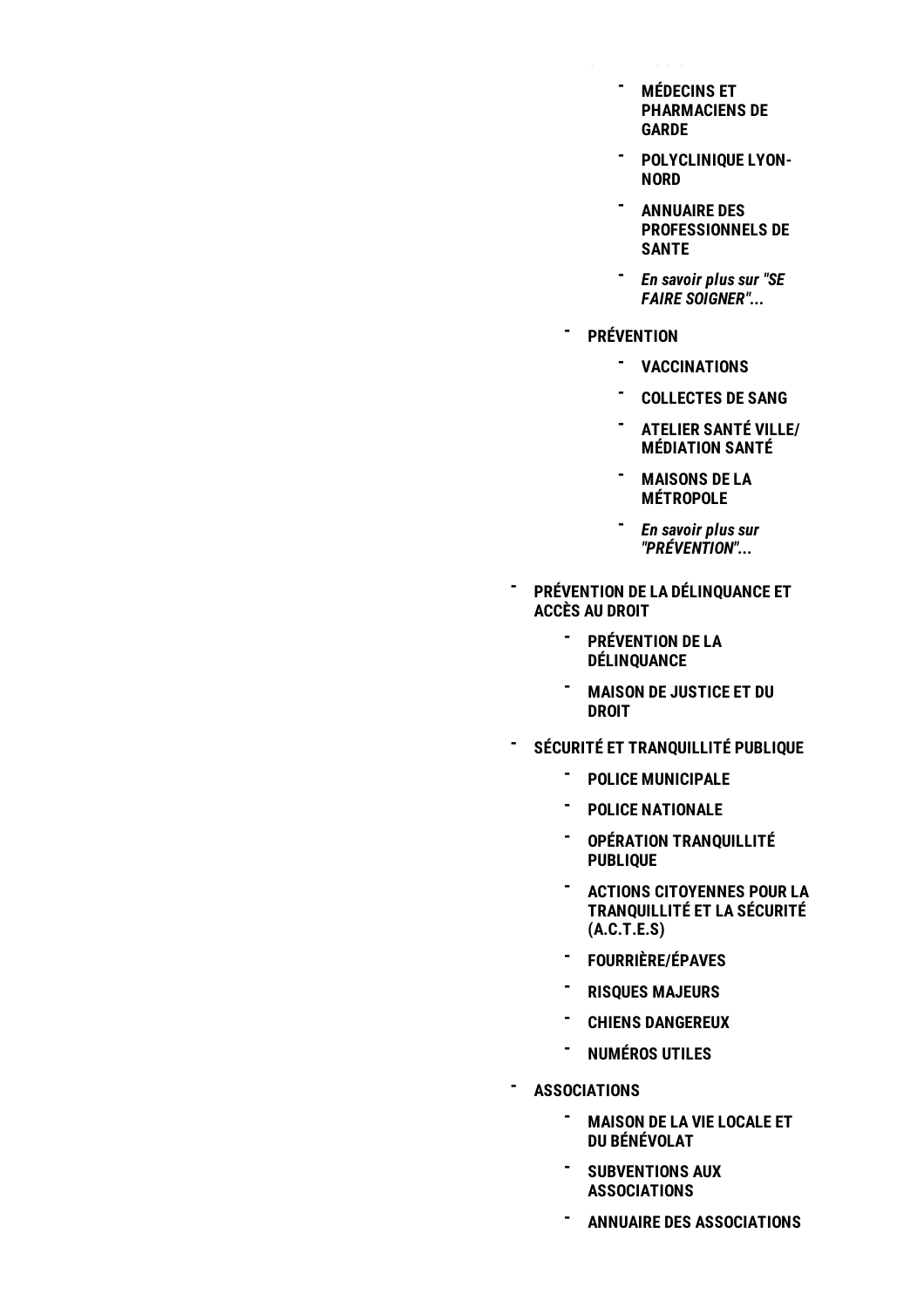**[COMMERCES](/quotidien/commerces-et-marches-256.html) ET MARCHÉS**

**-**

- **LES [MARCHÉS](/commerces-et-marches/les-marches-260.html) -**
- **ANNUAIRE DES ARTISANS ET - [COMMERCANTS](/commerces-et-marches/annuaire-des-artisans-et-commercants-259.html)**
- **[FISAC](/commerces-et-marches/fisac-et-ucar-258.html) ET UCAR -**
	- **LE [FISAC](/fisac-et-ucar/le-fisac-588.html) -**
	- **[L'UCAR](/fisac-et-ucar/l-ucar-589.html) -**
	- *En savoir plus sur "FISAC ET [UCAR"...](/commerces-et-marches/fisac-et-ucar-258.html)* **-**
- **[ENTREPRISES](/quotidien/entreprises-249.html) -**
	- **LES ZONES D'ACTIVITÉ ET LES ZONES [COMMERCIALES](/entreprises/les-zones-d-activite-et-les-zones-commerciales-254.html) -**
	- **LA VIE DES [ENTREPRENEURS](/entreprises/des-entreprises-soutenues-qui-travaillent-en-reseau-252.html) -**
- **[URBANISME](/quotidien/urbanisme-240.html) -**
	- **VENTE D'UN [IMMEUBLE](/urbanisme/vente-d-un-immeuble-2137.html) -**
	- **DÉMARCHES [D'URBANISME](/urbanisme/demarches-d-urbanisme-248.html) -**
	- **CONSEILS ET [RÉGLEMENTS](/urbanisme/conseils-et-reglements-245.html) -**
		- **- [PLU-H](/conseils-et-reglements/plu-h-247.html)**
		- **[SCOT](/conseils-et-reglements/scot-2030-246.html) 2030 -**
		- *En savoir plus sur* **-** *"CONSEILS ET [RÉGLEMENTS"...](/urbanisme/conseils-et-reglements-245.html)*
	- **ZONE À FAIBLE [ÉMISSION](/urbanisme/zone-a-faible-emission-mobilite-zfe-m-2161.html) MOBILITÉ (ZFE-m) -**
- **[TRAVAUX](/quotidien/travaux-et-voiries-233.html) ET VOIRIES -**
	- **[CHANTIERS](/travaux-et-voiries/chantiers-en-cours-et-a-venir-239.html) EN COURS ET À VENIR -**
	- **[DEMANDE](https://demarches.rillieuxlapape.fr/demarche/263/4) DE TRAVAUX SUR LA VOIE PUBLIQUE -**
	- **SIGNALER UN [PROBLEME](https://demarches.rillieuxlapape.fr/demarche/98/4) SUR - LA VOIE PUBLIQUE**
- **[RÉGLEMENTATION](/quotidien/reglementation-897.html) -**
	- **[2020](/reglementation/2020-2125.html) -**
	- **[2019](/reglementation/2019-1532.html) -**
	- **[2018](/reglementation/2018-1371.html) -**
	- **[2017](/reglementation/2017-898.html) -**
	- **[2016](/reglementation/2016-899.html) -**
	- **[2015](/reglementation/2015-900.html) -**
	- **[2014](/reglementation/2014-901.html) -**

**[L'ENVIRONNEMENT](/quotidien/l-environnement-200.html)**

**-**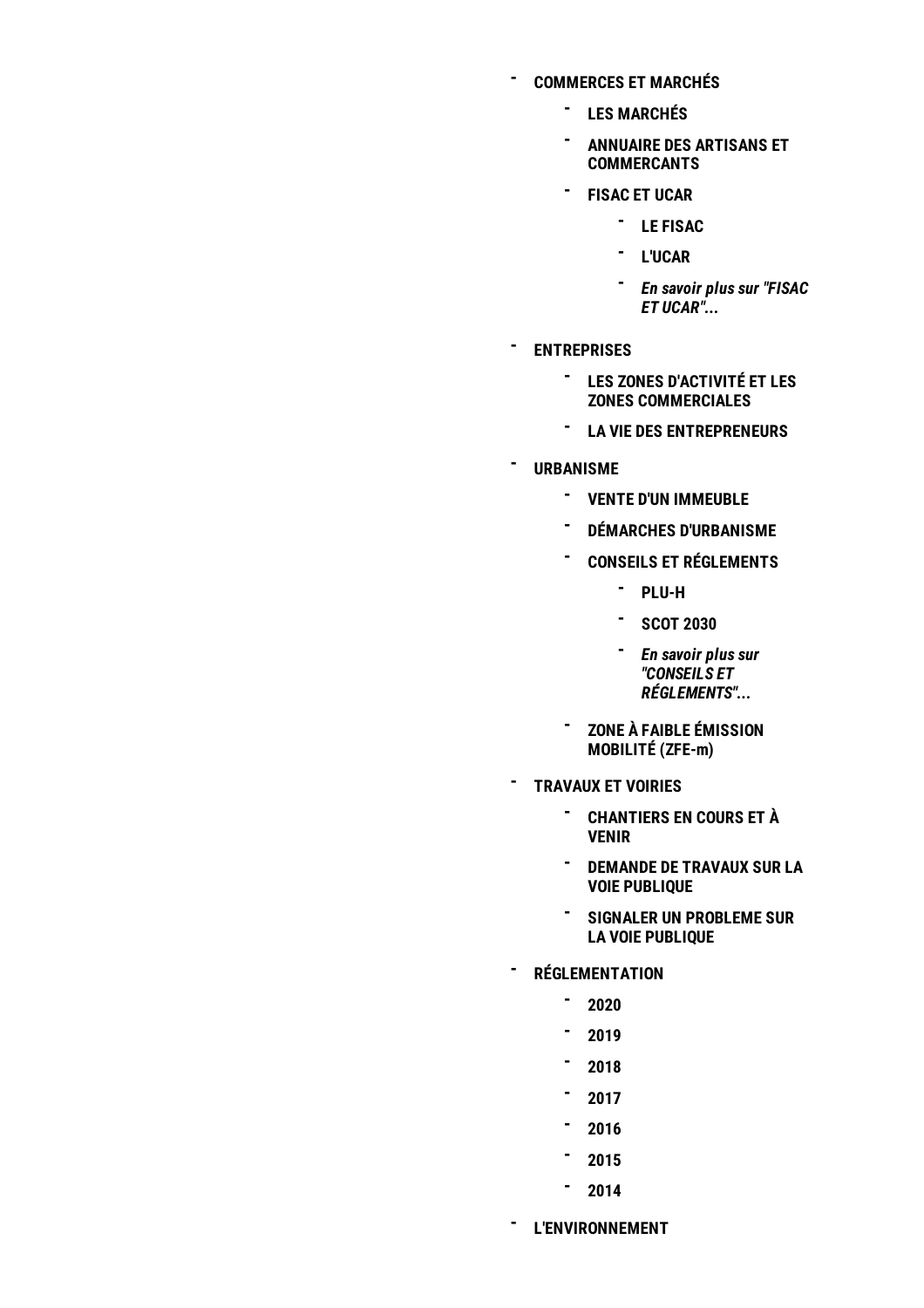- **NOS DÉCHETS AU [QUOTIDIEN](/l-environnement/nos-dechets-au-quotidien-227.html) -**
	- **TRI DES [DÉCHETS](/nos-dechets-au-quotidien/tri-des-dechets-228.html) -**
	- **[COLLECTE](/nos-dechets-au-quotidien/collecte-des-dechets-et-ramassage-des-encombrants-231.html) DES DÉCHETS -**
	- **[DÉCHÈTERIE](/nos-dechets-au-quotidien/decheterie-232.html) -**
	- *En savoir plus sur "NOS* **-** *DÉCHETS AU [QUOTIDIEN"...](/l-environnement/nos-dechets-au-quotidien-227.html)*
- **L'EAU ET LE CHAMP [CAPTANT](/l-environnement/leau-et-le-champ-captant-225.html) -**
- **[FLEURISSEMENT](/l-environnement/fleurissement-221.html) -**
	- **JARDINS ET [BALCONS](/fleurissement/jardins-et-balcons-fleuris-223.html) FLEURIS -**
	- **LES [ESPACES](/fleurissement/les-espaces-verts-222.html) VERTS -**
	- *En savoir plus sur ["FLEURISSEMENT"...](/l-environnement/fleurissement-221.html)* **-**
- **ESPACES [NATURELS,](/l-environnement/espaces-naturels-parcs-215.html) PARCS -**
	- **[RILLIEUX-LA-PAPE,](/espaces-naturels-parcs/rillieux-la-pape-une-ville-a-la-campagne-579.html) UNE - VILLE À LA CAMPAGNE**
	- **ESPACE NATUREL DE - [SERMENAZ](/espaces-naturels-parcs/espace-naturel-de-sermenaz-220.html)**
	- **PARC DU [CHÂTEAU](/espaces-naturels-parcs/parc-du-chateau-de-vancia-580.html) DE - VANCIA**
	- **LE PARC [BROSSET](/espaces-naturels-parcs/le-parc-brosset-581.html) -**
	- **BALADES ET - [RANDONNÉES](/espaces-naturels-parcs/balades-et-randonnees-582.html)**
	- *En savoir plus sur* **-** *"ESPACES [NATURELS,](/l-environnement/espaces-naturels-parcs-215.html) PARCS"...*
- **LES [JARDINS](/l-environnement/les-jardins-1485.html) -**
	- **LES JARDINS [PARTAGÉS](/les-jardins/les-jardins-partages-1487.html) -**
	- **LE JARDIN DES - [SEMAILLES](/les-jardins/le-jardin-des-semailles-1486.html)**
	- *En savoir plus sur "LES* **-** *[JARDINS"...](/l-environnement/les-jardins-1485.html)*
	- **[NUISANCES](/l-environnement/halte-aux-nuisances-202.html) ET RISQUES**
		- **[BRUIT](/halte-aux-nuisances/travaux-bruyants-de-jardinage-et-de-bricolage-209.html) -**
		- **[AIR](/halte-aux-nuisances/l-air-208.html) -**

**-**

- **[AMBROISIE](/halte-aux-nuisances/l-ambroisie-207.html) -**
- **[MOUSTIQUES](/halte-aux-nuisances/moustiques-594.html) -**

**- ZONE À FAIBLE ÉMISSION**

- **CHENILLES - [PROCESSIONNAIRES](/halte-aux-nuisances/la-chenille-processionnaire-du-pin-206.html)**
- *En savoir plus sur "HALTE* **-** *AUX [NUISANCES"...](/l-environnement/halte-aux-nuisances-202.html)*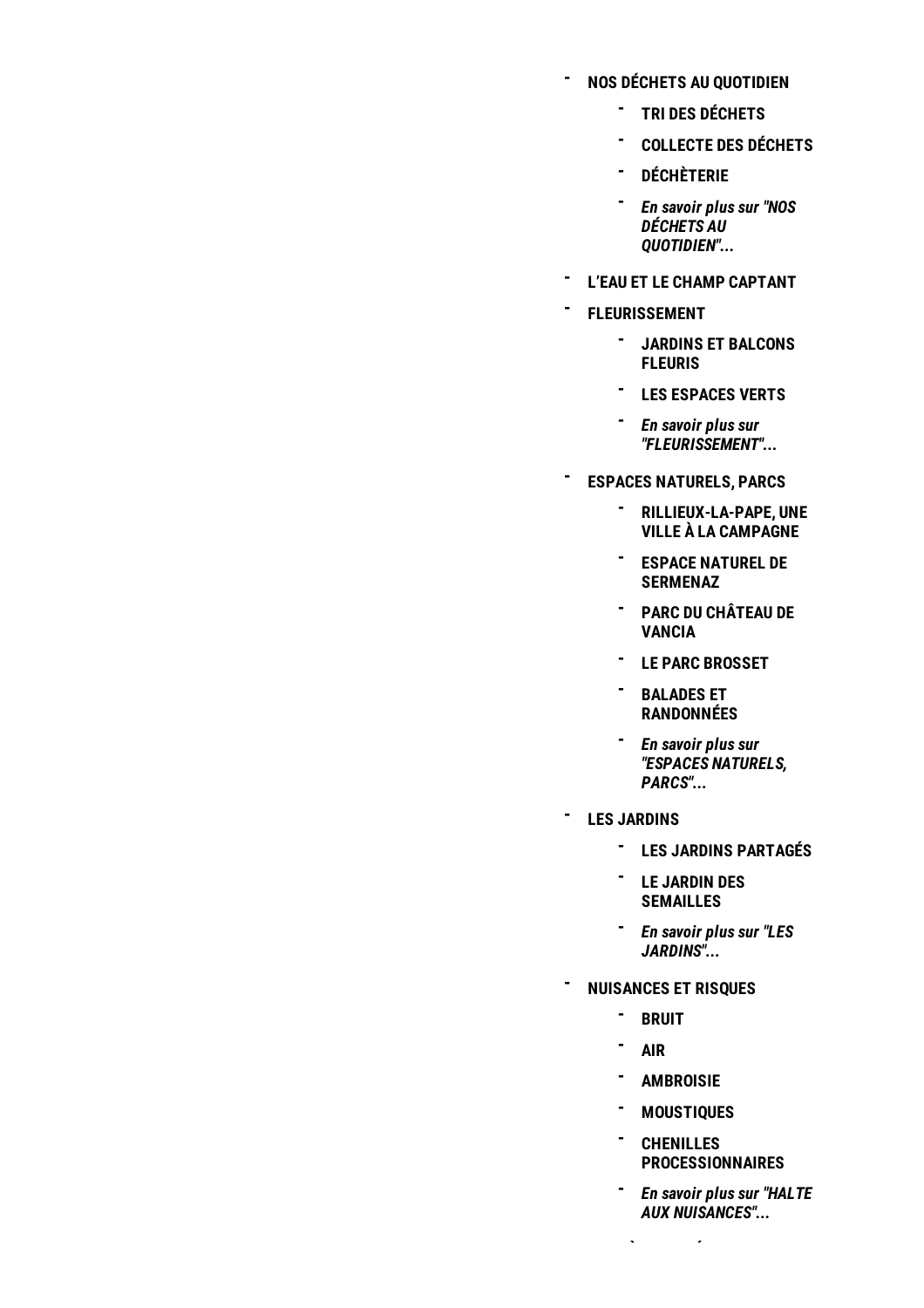#### **ZONE À FAIBLE [ÉMISSION](/l-environnement/zone-a-faible-emission-mobilite-zfe-m-2162.html) MOBILITÉ (ZFE-m) -**

- **[DÉPLACEMENTS](/quotidien/deplacements-181.html) -**
	- **À [PIED](/deplacements/a-pied-197.html) -**
		- **LES CIRCUITS - [PÉDESTRES](/a-pied/balades-et-randonnees-199.html)**
		- **[PÉDIBUS](/a-pied/pedibus-198.html) -**
		- *En savoir plus sur "À* **-** *[PIED"...](/deplacements/a-pied-197.html)*
	- **- À [VÉLO](/deplacements/a-velo-2198.html)**
	- **EN [BUS](/deplacements/en-bus-193.html) -**
	- **- EN [TRAIN](/deplacements/en-train-188.html)**
	- **[COVOITURAGE](/deplacements/covoiturage-1549.html) -**
	- **EN TAXI, EN [AMBULANCE](/deplacements/en-taxi-en-ambulance-ou-en-vehicule-sanitaire-leger-183.html) OU EN VEHICULE SANITAIRE LÉGER -**
	- **À [TROTTINETTE](/deplacements/a-trottinette-191.html) -**
	- **EN [VOITURE](/deplacements/en-voiture-186.html) -**
- **[LOGEMENT](/quotidien/logement-168.html) -**
	- **VENTE D'UN [IMMEUBLE](/logement/vente-d-un-immeuble-2139.html) -**
	- **[BAILLEURS](/logement/bailleurs-sociaux-176.html) SOCIAUX -**
	- **SERVICE [LOGEMENT](/logement/service-logement-175.html) -**
	- **AGENCES [IMMOBILIÈRES](/logement/agences-immobilieres-174.html) -**
	- **[ACCESSION](/logement/accession-a-la-propriete-170.html) À LA PROPRIÉTÉ -**
		- **NOUVEAUX - [PROGRAMMES](/accession-a-la-propriete/nouveaux-programmes-immobiliers-173.html) IMMOBILIERS**
		- **AIDE [FINANCIÈRE](/accession-a-la-propriete/aide-financiere-de-la-ville-171.html) DE LA - VILLE**
		- *En savoir plus sur* **-** *"ACCESSION À LA [PROPRIÉTÉ"...](/logement/accession-a-la-propriete-170.html)*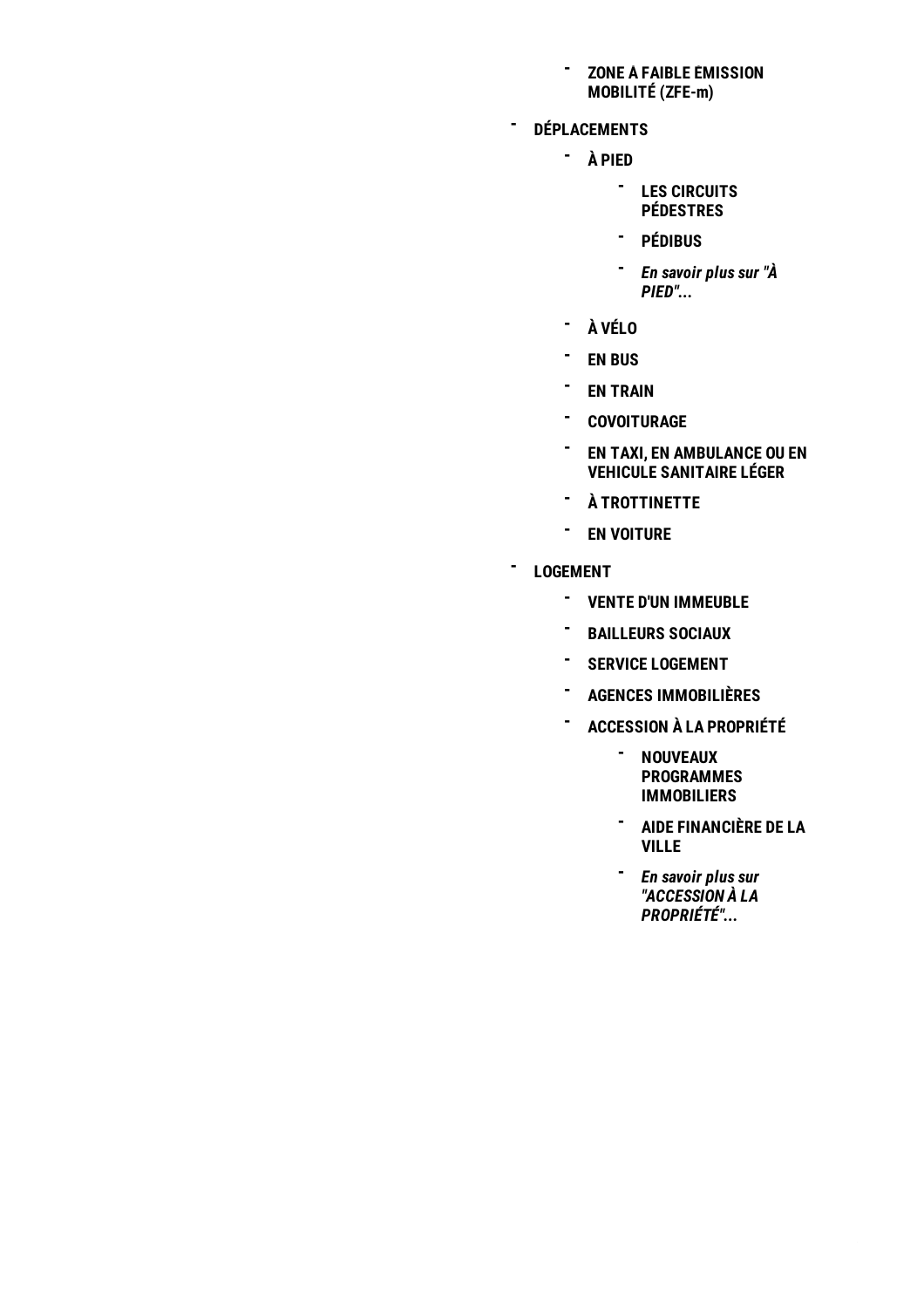## **[ATTRACTIVITÉ](/attractivite-du-territoire-513.html) DU TERRITOIRE**

- **SITUATION DANS LA [MÉTROPOLE](/attractivite-du-territoire/rillieux-la-pape-connectee-a-la-metropole-536.html) -**
- **GRAND [PROJET](/attractivite-du-territoire/grand-projet-de-ville-531.html) DE VILLE -**
	- **[ACCOMPAGNEMENT](/grand-projet-de-ville/accompagnement-artistique-et-culturel-du-projet-urbain-et-education-a-la-ville-1531.html) ARTISTIQUE ET CULTUREL DU PROJET URBAIN ET ÉDUCATION À LA VILLE -**
- **LE [BOTTET-CENTRE](/attractivite-du-territoire/bottet-vers-un-vrai-centre-ville-867.html) VILLE -**
- **VELETTE ET BALCONS DE [SERMENAZ](/attractivite-du-territoire/velette-et-balcons-de-sermenaz-le-parc-habite-868.html) -**
- **[ALAGNIERS/MONT-BLANC](/attractivite-du-territoire/alagniersmont-blanc-le-cadre-de-vie-renouvele-869.html) -**
- **- PARC [LINÉAIRE](/attractivite-du-territoire/un-espace-de-connexions-pour-le-grand-parc-lineaire-urbain-530.html) URBAIN**
- **[L'ÉCHAPPÉE](/attractivite-du-territoire/l-echappee-succede-a-l-espace-baudelaire-526.html) -**
- **FIBRE [OPTIQUE](/attractivite-du-territoire/la-fibre-optique-poursuit-son-avancee-523.html) -**
- **[DÉVELOPPEMENT](/attractivite-du-territoire/rillieux-la-pape-terre-d-entrepreneurs-519.html) ÉCONOMIQUE -**
- **AGIR POUR LE [CLIMAT](/attractivite-du-territoire/agir-pour-le-climat-518.html) -**
- **PRODUIRE DES ÉNERGIES [RENOUVELABLES](/attractivite-du-territoire/produire-des-energies-renouvelables-2205.html) -**
- **DES PROJETS POUR SE DÉPLACER [AUTREMENT](/attractivite-du-territoire/des-projets-pour-se-deplacer-autrement-2206.html) -**
	- **- LE [SCHÉMA](/des-projets-pour-se-deplacer-autrement/le-schema-velo-2214.html) VÉLO**
	- **LE [PROLONGEMENT](/des-projets-pour-se-deplacer-autrement/le-prolongement-du-metro-a-rillieux-la-pape-2213.html) DU METRO À RILLIEUX-LA-PAPE -**
	- **UN FUTUR BUS À HAUT NIVEAU DE SERVICE SUR L'ANCIENNE LIGNE [LYON-TREVOUX](/des-projets-pour-se-deplacer-autrement/un-futur-bus-a-haut-niveau-de-service-sur-lancienne-ligne-lyon-trevoux-2212.html) -**
	- **LE [RENFORCEMENT](/des-projets-pour-se-deplacer-autrement/le-renforcement-de-lusage-du-train-2211.html) DE L'USAGE DU TRAIN -**
- **[FLEURISSEMENT](/attractivite-du-territoire/agir-chaque-jour-pour-la-beaute-de-la-ville-517.html) ET PROPRETÉ -**
- **[TRANQUILLITÉ](/attractivite-du-territoire/tolerance-zero-en-matiere-de-securite-516.html) SÉCURITÉ -**
- **[ESPACE](/attractivite-du-territoire/espace-140-un-site-exemplaire-pour-tous-vos-rassemblements-514.html) 140 -**
- **DANS LES [ENVIRONS](/attractivite-du-territoire/dans-les-environs-1709.html) -**

## **COMMENTEZ**



Aucun commentaire pour le moment

## **SERVICES ET [DÉMARCHES](https://demarches.rillieuxlapape.fr/)**

- **COMMENT FAIRE SES [DÉMARCHES](/services-et-demarches/comment-faire-ses-demarches-en-ligne-896.html) EN LIGNE ? -**
- **RÉSERVER UNE SALLE [MUNICIPALE](/services-et-demarches/reserver-une-salle-municipale-en-ligne-962.html) EN LIGNE -**